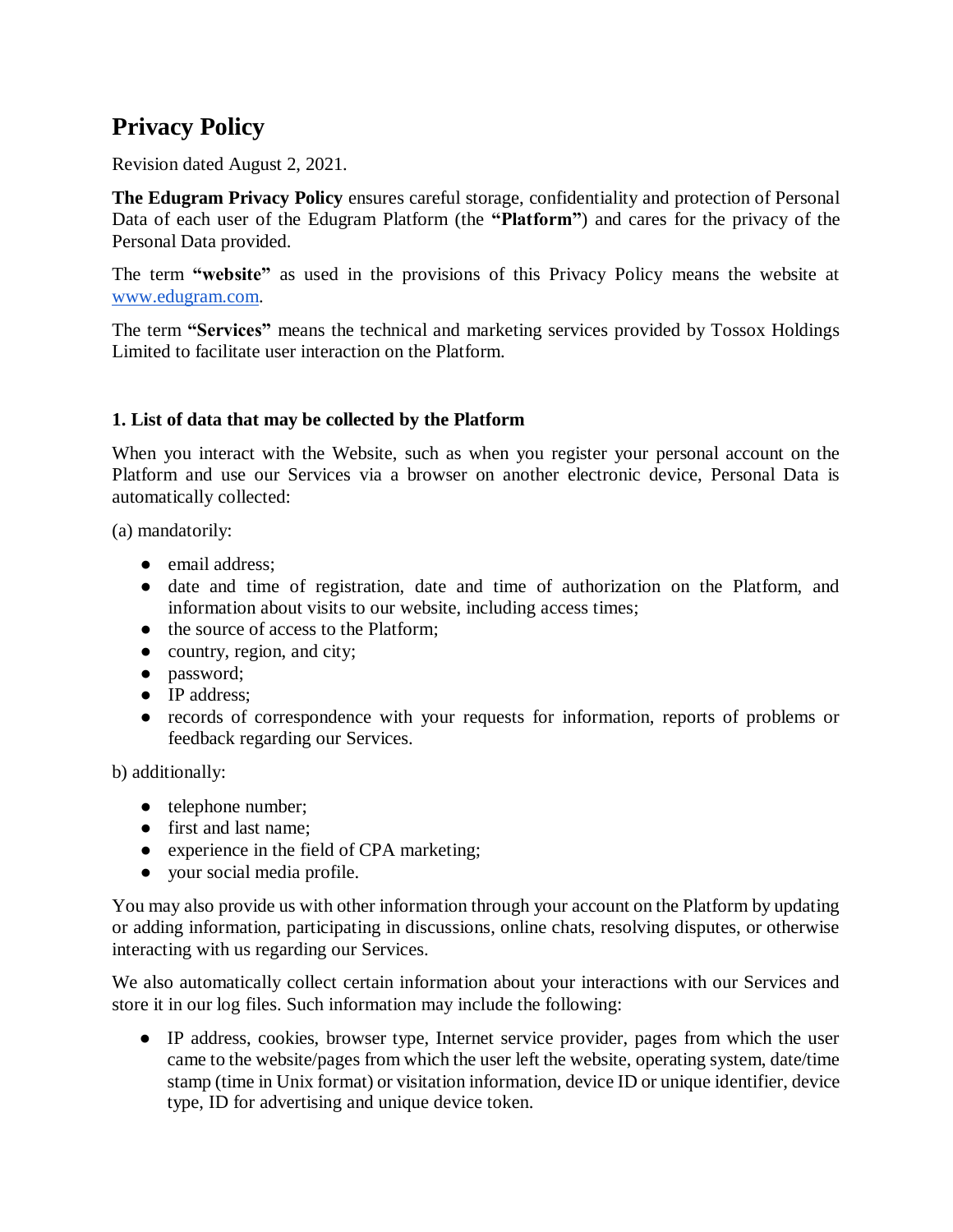- Location information.
- Computer and connection information such as your browsing statistics, traffic between sites, referral links (referral program links), advertising data, your IP address, your browser history, and your weblog information.

## **2. Cookies**

We use cookies to provide you with convenient experience on our website, personalize content and advertising, analyze traffic, and improve the effectiveness of our marketing campaigns. We also share information about how you use the Edugram website with our partners, who may combine it with data we receive directly from you for their own internal purposes.

For more information about the types of cookies, the purposes for which we use them, and our partners, please see our Cookie Policy.

#### **3. For what purposes do we use your Personal Information?**

We collect and use your Personal Information with your consent to provide you with access to the Platform and our Services, communicate with you regarding your account and our Services, and detect, prevent, minimize, and investigate fraudulent or illegal activity. The personal information you provide to us may be used to manage our relationship with you, including responding to any requests you make or customizing or improving the Edugram Platform.

Specifically, among other things, we may collect your Personal Information to:

- verify your identity;
- process your registration as a user and to support and manage your registration process;
- provide you with customer service and responding to your requests, claims, or disputes;
- evaluate your account security and user operational risks, and detecting and preventing fraud and other security incidents;
- perform searches or performing statistical analysis to customize and improve the content and layout of the Platform;
- perform internal accounting, account formation, accounting purposes, and market research purposes;
- develop and market our Services in accordance with applicable law;
- provide services to you based on your location (such as advertising, search results, and other personalized content based on your general location information);
- notify of important functionality changes to the Platform (including changes to this Privacy Policy, the Cookie Policy, and/or the Edugram Affiliate Program Rules).

Subject to your prior consent, cookies or other similar technologies may be used to provide you with advertising and promotional materials by electronic means based on your visits and interests (see the Cookie Policy for more information). You may request at any time that we stop sending you advertising and promotional material, emails, or other correspondence.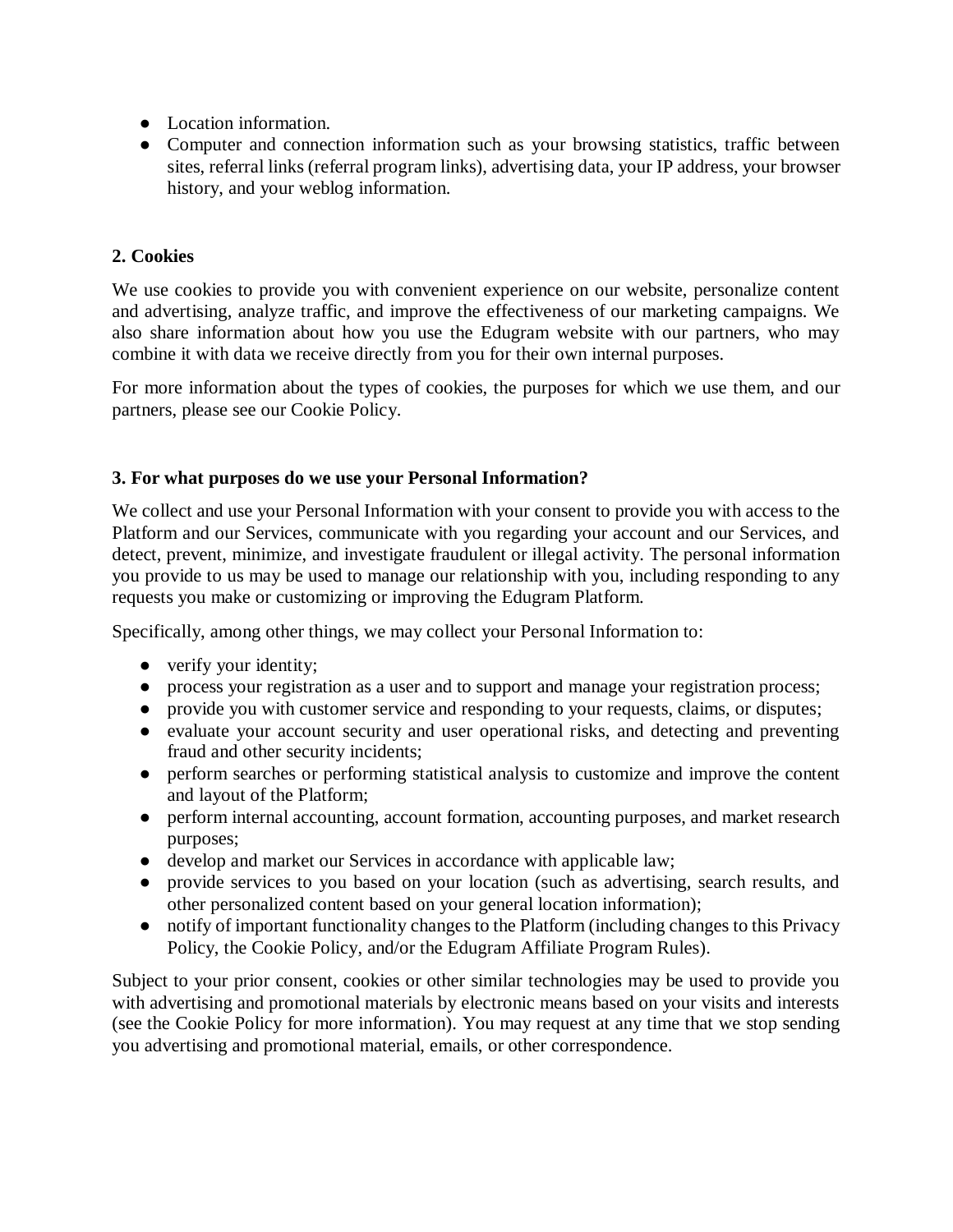We may disclose or transfer your Personal Information to our professional advisors, government agencies, and other organizations, and take such other actions as required or permitted by applicable law where disclosure and transfer of Personal Information are required by applicable law, or in our opinion, necessary to exercise or protect our legal rights, protect your legal rights and interests or those of any third parties.

The processing of Personal Data collected for the purposes specified in the Privacy Policy shall not be carried out in any way that conflicts with or violates the above-listed purposes or legal requirements. Your Personal Data shall only be used for the purposes listed above unless otherwise required by applicable law.

## **4. Ways to control processing and profiling (automated collection of your Personal Data)**

For purposes of this Section, the following definitions will be used:

**"Controlling Person"** means the natural or legal person, public authority, agency, or other public body that, alone or in conjunction with other bodies, determines the purposes and means of processing Personal Data.

Your Controlling Person is Tossox Holdings Limited, a company incorporated under the laws of the Republic of Cyprus, whose address is Ellados 59, Ioannou building, office 3, 8020, Paphos, Cyprus. If you have any demands, questions, or concerns regarding the use of your Personal Data and this Privacy Policy, please contact us at [DataProtection@edugram.com.](mailto:DataProtection@edugram.com) Your request must include your real name and a copy of your identification document. The request may also be signed with an electronic digital signature.

The Processor is responsible for collecting, using, disclosing, storing, and protecting your Personal Information.

**"Processor"** means the natural or legal person, public authority, agency, or other public body that processes Personal Data on behalf of the Controlling Person.

As a Personal Data Subject, each user has the following rights:

4.1 RIGHT TO ACCESS DATA: the right to obtain information from the Controlling Person as to whether or not your Personal Data is being processed; the right to access Personal Data and information on the purposes of the processing, categories of Personal Data, recipients, or categories of recipient to whom Personal Data is or will be disclosed if necessary; the right to obtain from Tossox Holdings Limited uploads of Personal Data processed in accordance with applicable law, as well as info about the automated decision-making or data collection systems provided for on the Platform, including data profiling.

When requesting additional copies of the uploading of Personal Data undergoing processing, the Controlling Person shall be entitled to charge a reasonable fee, taking into account the administrative costs that will be incurred as a result.

4.2 RIGHT TO REMOVE: the right to request the Controlling Person to correct inaccurate Personal Data regarding the user or to supplement incomplete Personal Data based on a relevant request by the user.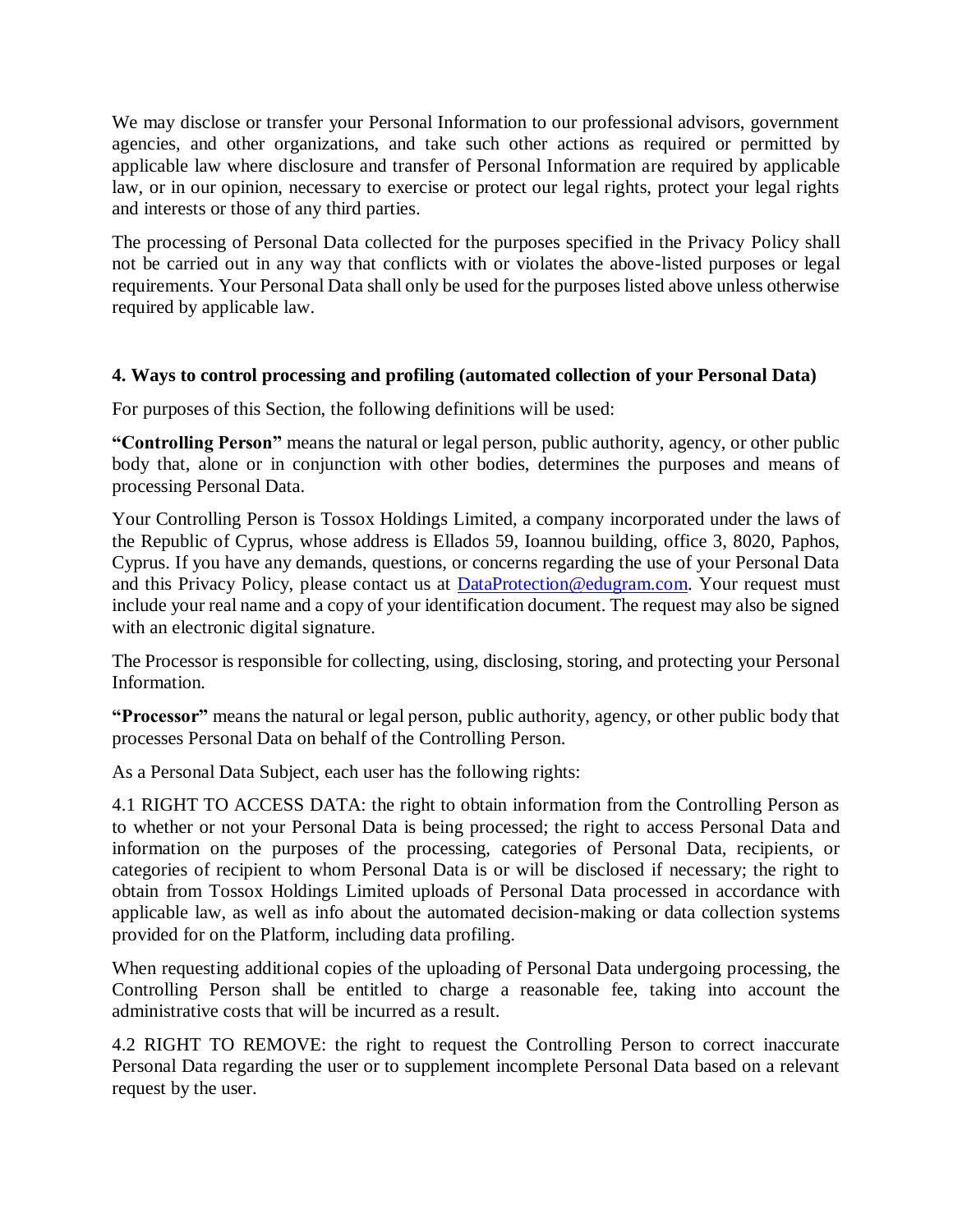4.3 RIGHT TO REMOVE: the right to request the Supervisory Person to delete Personal Data regarding a User. Note that the Controlling Person has an obligation to delete Personal Data if the following grounds exist:

- the Personal Data is no longer required for the purposes for which it was collected or processed;
- the user withdraws the consent on the basis of which the Personal Data was processed, and there are no legal grounds for the processing of the Personal Data;
- the user objects to the processing of the Personal Data and there are no legally binding grounds for the processing of the Personal Data;
- Personal Data has been processed unlawfully;
- The Personal Data must be deleted in order to comply with a legal obligation of the Controlling Person that applies to such person within the European Union or a Member State of the European Union.

4.4 RIGHT TO REMINDER PROCESSING: the right to request the Controlling Person to restrict the processing of Personal Data in the following cases:

- The User disputes the accuracy of the Personal Data;
- The Personal Data has been processed unlawfully and the User requests the restriction of the use of the Personal Data instead of its deletion;
- The Controlling Person no longer needs the Personal Data for the purposes of the processing, but the User needs the relevant Personal Data in order to file legal actions or legal complaints, to comply with legal requirements, to exercise their rights and legitimate interests;
- the User has an objection to the processing of the Personal Data, pending verification for compliance with the applicable provisions of the law.

4.5 RIGHT TO REPRESENT: the right to object to the processing of Personal Data for direct marketing purposes, which includes automated processing to the extent such processing is relevant to direct marketing. The Compliance Officer may not further process the Personal Data unless and until the Compliance Officer provides compelling legitimate grounds for the processing which take precedence over the User's interests, rights, and freedoms, or for legal action or legal complaints, compliance with legal requirements, rights, and legitimate interests.

4.6 RIGHT TO COMPLAIN: the right to complain to the supervisory authority of the Republic of Cyprus, the Office of the Commissioner for Personal Data Protection.

4.7 RIGHT TO PORTATE PERSONAL DATA: the right to receive Personal Data that has been provided by you to the controller in a structured, common, and machine-readable format, and the right to transmit such data to another controller without hindrance from your controller, to whom the Personal Data has been provided.

4.8 The Compliance Officer shall provide information to the User upon request within one (1) month of receiving such request. If necessary, this period may be extended by two (2) months, taking into account the complexity and number of requests. The Compliance Officer shall notify the User of the need for an extension within one (1) month of receipt of the request, stating the reasons for such delay.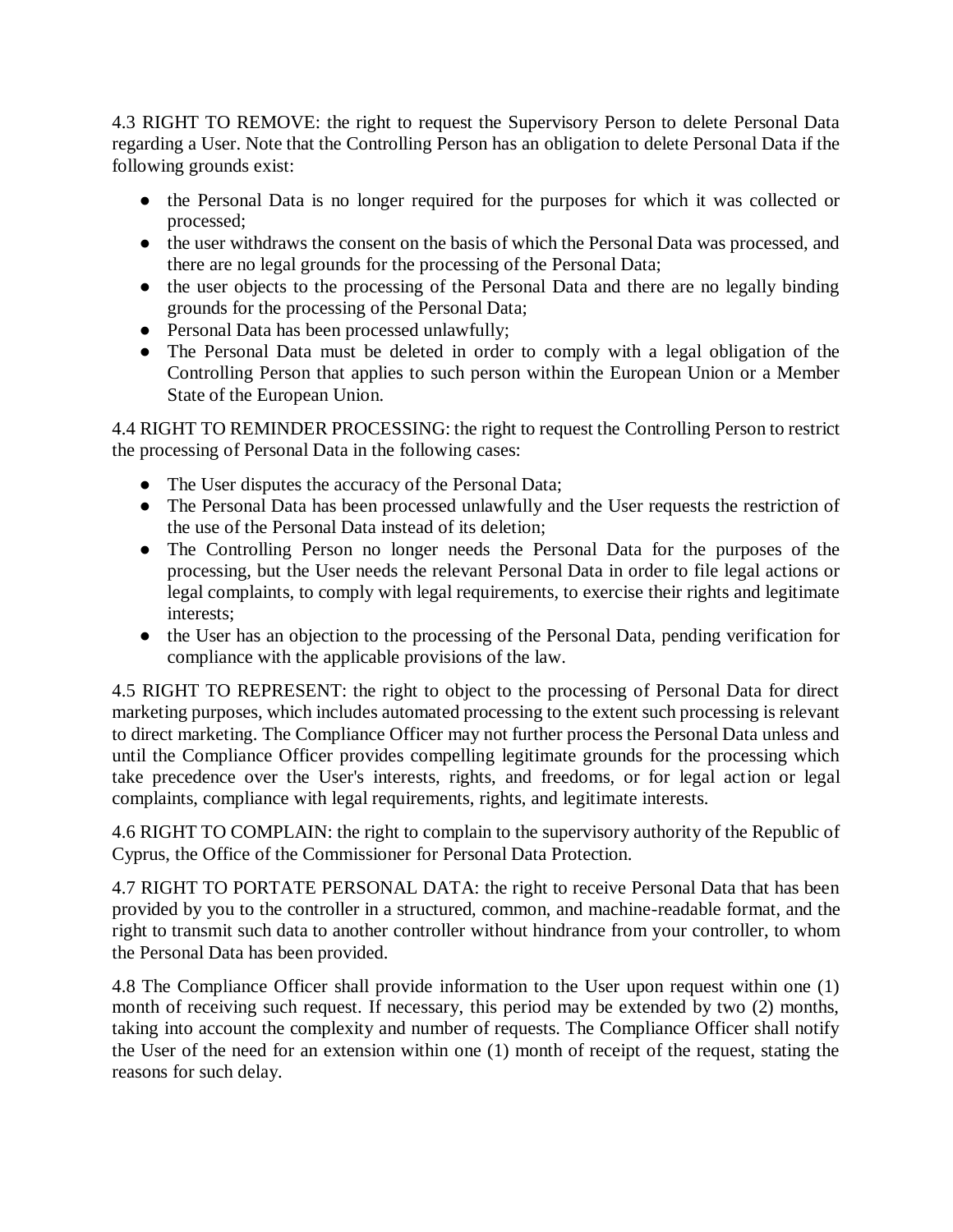4.9 The consent that the User gives us to process Personal Data is voluntary. Each user has the right to withdraw their consent at any time. Withdrawing your consent will not affect the legality of any processing that we conducted prior to the withdrawal, nor will it affect any processing of your Personal Data conducted on other legitimate grounds for processing Personal Data other than your consent. Please note that once you withdraw your consent, you will no longer be able to use our Services on the Platform, as the collection of your Personal Data is necessary to provide you with safe, quality, and lawful Services. If you decide to withdraw your consent, contact us at [DataProtection@edugram.com.](mailto:DataProtection@edugram.com)

4.10 Any user may contact us regarding the above rights at **DataProtection@edugram.com**. In accordance with the Controlling Person's obligation to use all reasonable means to verify the identity of the person making the request, Tossox Holdings Limited, as the Controlling Person, requests additional identification information, including but not limited to your passport or other identification document number, the expiration date of such document, your full name, country, and date of issue.

## **5. Retention Period for Personal Information**

We will retain Personal Information for the term of your account or for the duration of the purposes outlined in this Privacy Policy. Regardless of the duration of the purposes or status of your account, we may retain your Personal Information as necessary to comply with our legal or professional obligations, enforce our agreements, or resolve litigation.

#### **6. Third-Party Websites**

We are not responsible for protecting your privacy on third-party websites, even if you access such websites through a link on this Website. We recommend that you carefully review each third-party website's privacy policy separately.

#### **7. Legal basis for processing Personal Data**

We collect and process Personal Data in accordance with the provisions of Cyprus Personal Data Protection Law 2018 (Law 125 (I) / 2018), Regulation (EC) 2016/679 of the European Parliament and of the Council of 27 April 2016 (General Regulation on Personal Data Protection – for European Union citizens and users using the Platform in the European Union) and other legal regulations. All employees, agents, and employees of the agents of Tossox Holdings Limited who become aware of Personal Data must ensure that the Personal Data is securely stored even after the termination of their employment.

For the purpose of processing Personal Data, Tossox Holdings Limited may engage processors and/or, at its discretion, hire other individuals to perform certain functions on behalf of Tossox Holdings Limited. In such cases, Tossox Holdings Limited shall take the necessary steps to ensure that processors process such Personal Data in accordance with Tossox Holdings Limited's instructions and applicable law. Tossox Holdings Limited shall also require that processors take appropriate measures for the security of Personal Data. In such cases, Tossox Holdings Limited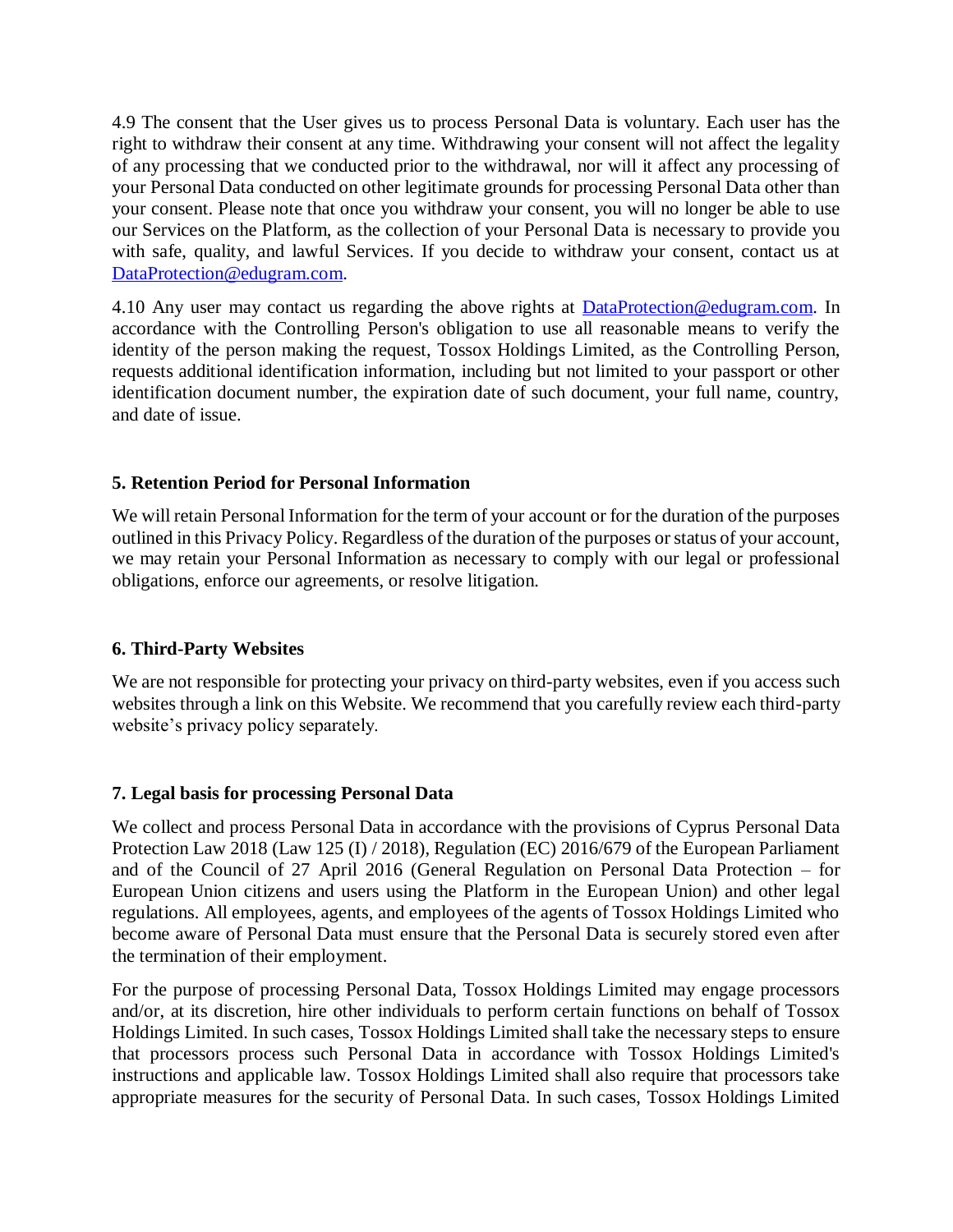shall ensure that the individuals involved comply with the obligation of confidentiality and that such information cannot be used for any purpose other than the performance of their assigned functions.

The legal basis for processing Personal Information depends on what Personal Information is processed and the specific context within which it is collected. We only process your Personal Data in the following circumstances:

- the user has provided consent to the processing of his or her Personal Data for one or more of the purposes set forth in this Privacy Policy;
- the processing is necessary to perform a contract to which the user is a party, or to carry out actions at the request of the user prior to the conclusion of the contract;
- the processing is necessary to fulfill a legal obligation of the Controlling Person;
- the processing is necessary to protect the vital interests of the User or another natural person;
- the processing is necessary for the public interest;
- the processing is necessary for the purposes of the legitimate interests of the Controlling Person or a third party unless such interests are overridden by the legitimate interests or fundamental rights and freedoms of the user who requires the protection of the Personal Data.

## **8. What measures do we take to protect your Personal Data?**

To protect Personal Data provided by Users against unauthorized access, disclosure, alteration, risks of loss, misuse or unlawful destruction, and any other form of unauthorized processing, the Platform uses only those technical means that meet reasonable commercial standards and implements appropriate operational security and legal protection measures.

For registered users of the Platform, the Personal Information they provide is password-protected. We recommend that your password not be disclosed to anyone. If you share your computer with other users, do not save your login information (such as your user ID and password) on that computer. Remember to log out of your account and close your browser window when your session ends.

Please note that we cannot guarantee the privacy or security of your Personal Information if you disclose it to any third parties, and we strongly encourage you to review the privacy policies of third parties before deciding to disclose your Personal Information.

## **9. Disclosure of Personal Information to Third Parties**

We may disclose and transfer your Personal Data (within or outside the jurisdiction of Tossox Holdings Limited, the Controlling Person) to our business partners, hosting providers, and SMS providers that we engage to assist in providing the Services to you and that otherwise process Personal Data for the purposes described in this Privacy Policy or that we inform you of during the collection of Personal Data. Your Personal Information may also be disclosed to Tossox Holdings Limited employees and legal advisors to respond to your requests and inquiries.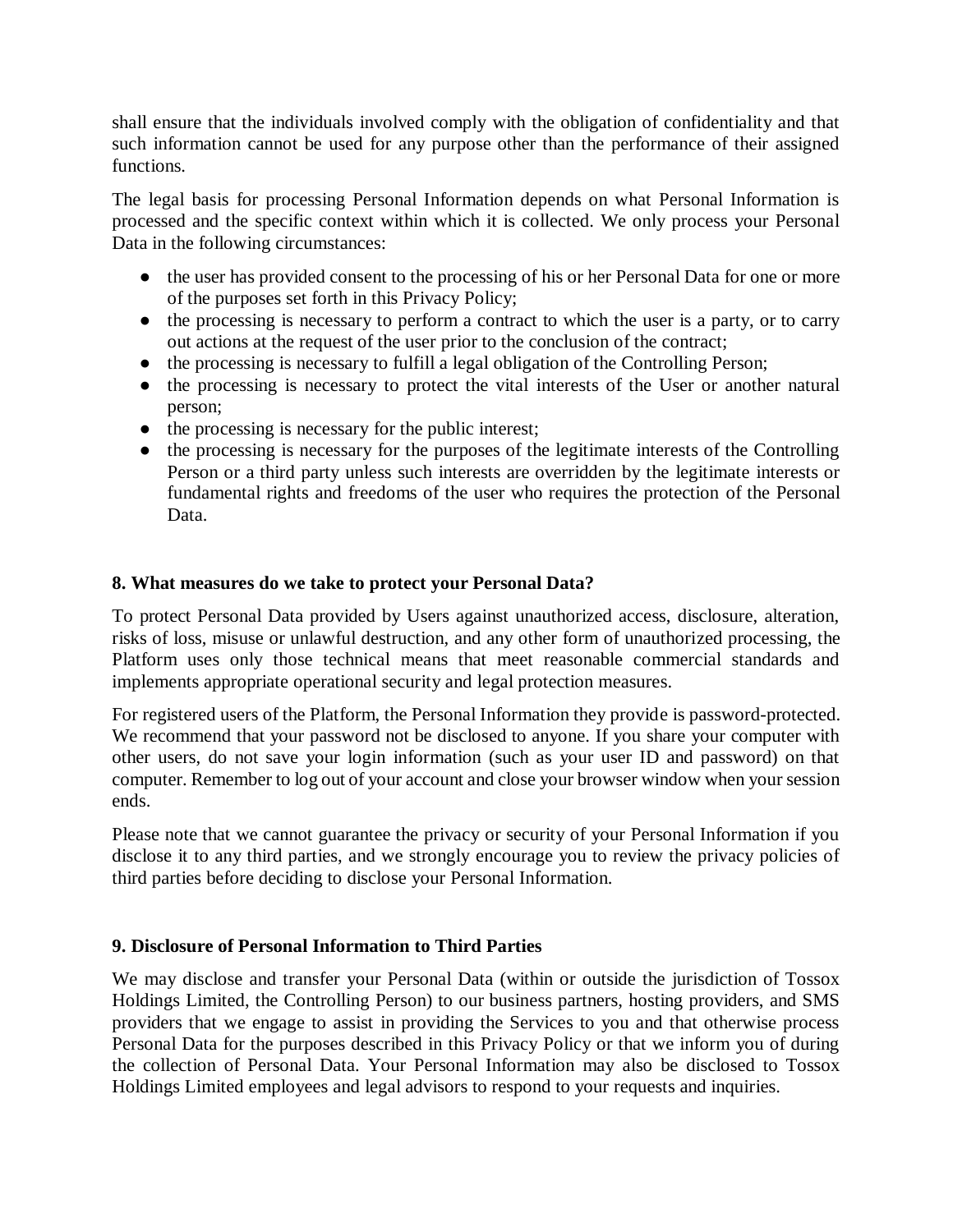We do not have access to the complete financial information you provide when you withdraw funds. The financial institutions you select process such data and have access to the full package of your financial information provided as a result of your withdrawal request through the Platform.

Personal Information may also be disclosed to law enforcement, regulatory or other government agencies, or other third parties, to comply with legal and regulatory obligations or national security obligations and requirements in each case of disclosure of Personal Information.

Such disclosure may involve the transfer of Personal Data to countries or regions that do not have Personal Data protection rules in the jurisdiction in which you are located.

By submitting Personal Information, you consent to disclosure in the manner and under the terms of this section.

## **10. Changes and amendments to this Privacy Policy**

We are constantly improving and updating our Platform to maximize your convenience and improve the quality of the Services we provide to you. As such, our Privacy Policy may be amended. As soon as we implement new technology or provide new Services, our Privacy Policy is updated accordingly. We encourage you to continually refer to this page to review the most current version of our Privacy Policy and approach to processing Personal Information.

If at any time in the future we are forced to change our approach to processing Personal Information, we will post such Privacy Policy changes on this page, including the effective date of the amended version of the Privacy Policy. The most recently updated version of the Privacy Policy will be effective for you and your Personal Information as of the date we indicate in the Privacy Policy. If we make any material changes, we will notify you by posting a notice on the Platform.

## **12. Final provisions**

We may automatically scan messages and screen for spam, viruses, phishing, and other malicious activity, illegal or prohibited content, or violations of our policies.

We may process and store your Personal Information on our servers and at any other location where our data centers are located.

This Privacy Policy is governed by the laws of the Republic of Cyprus. All disputes concerning the provisions of this Privacy Policy shall be resolved through negotiations. In the event that the matter cannot be resolved through negotiation, the dispute shall be submitted to the relevant court in the Republic of Cyprus.

You may visit this website without providing any information about yourself, however, if you wish to use the Platform Services, we will ask you to provide your Personal Information and follow established identification procedures. If you do not register on the Platform, we do not collect your Personal Information, but your Personal Information may be collected by services such as Google Analytics and Yandex Metrica.